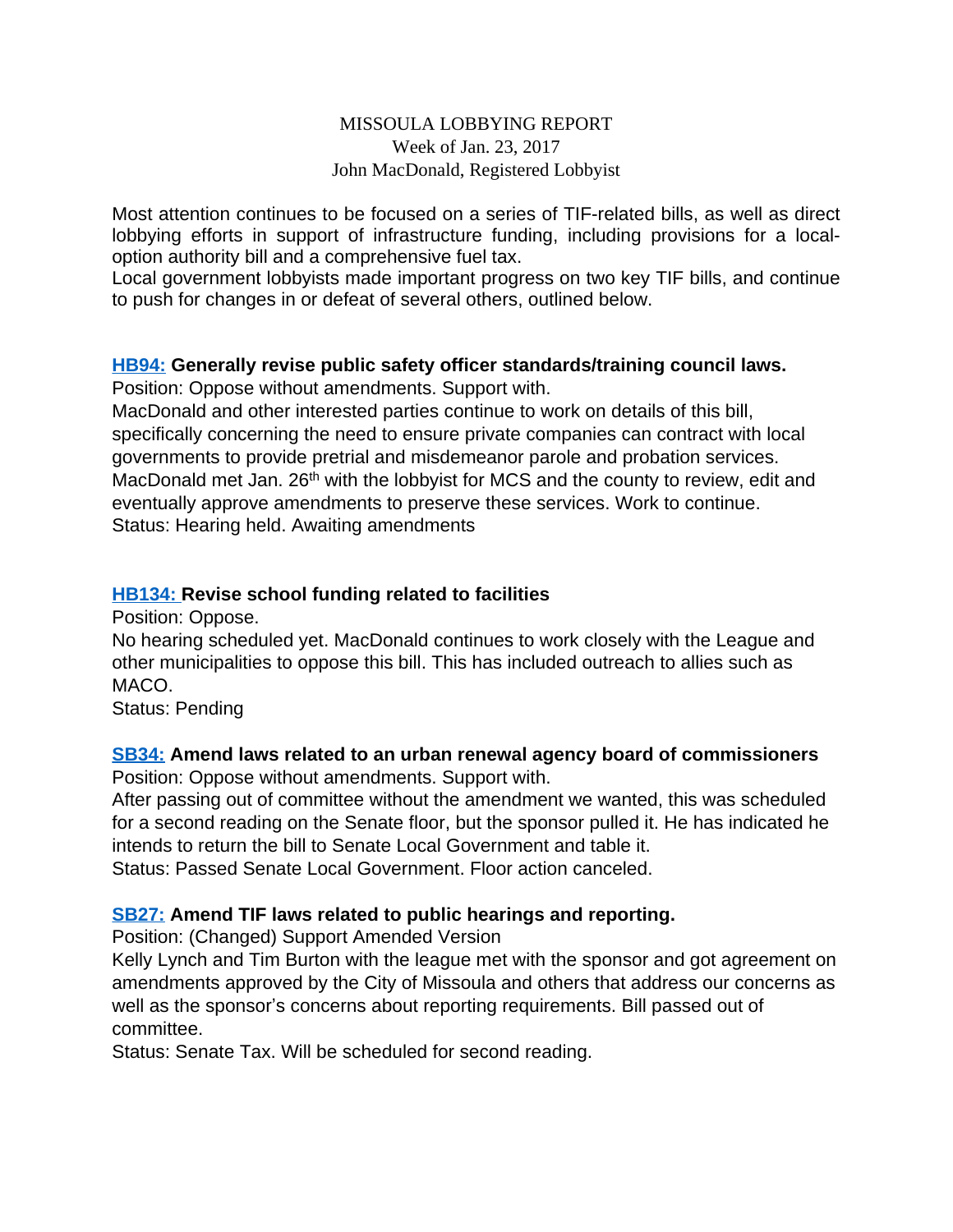# **[HB250:](http://laws.leg.mt.gov/legprd/LAW0210W$BSIV.ActionQuery?P_BILL_NO1=250&P_BLTP_BILL_TYP_CD=HB&Z_ACTION=Find&P_SESS=20171) Require county and school district approval for adoption of TIF provision**

Position: Oppose. (Amendments may be offered)

Chris Behan testified against the bill Jan. 24th along with representatives from the League, Kalispell, Butte. MacDonald continues direct lobbying efforts against the bill, but there are discussions about an amendment that would require local governments to have formal meetings with the school board and county before TIF formation to give them the opportunity to be involved. This would take away the "veto" authority that now exists in the bill. Such an amendment would be supported by the city. Status: House Local Government hearing Jan. 24<sup>th</sup>, Pending executive action or

amendments.

### **[HB181: E](http://laws.leg.mt.gov/legprd/LAW0210W$BSIV.ActionQuery?P_BILL_NO1=181&P_BLTP_BILL_TYP_CD=HB&Z_ACTION=Find&P_SESS=20171)stablish requirements for police dogs.**

Position: Oppose without amendments.

MacDonald testified on behalf of the Missoula police in opposition to this bill. Committee tabled it on a voice vote Jan. 24<sup>th</sup>.

Status: Tabled in House Judiciary Committee.

#### **[HB194:](http://laws.leg.mt.gov/legprd/LAW0210W$BSIV.ActionQuery?P_BILL_NO1=194&P_BLTP_BILL_TYP_CD=HB&Z_ACTION=Find&P_SESS=20171) Prohibit local restrictions on electronic devices while driving.**

Position: Oppose

MacDonald testified against, along with representatives from other communities, law enforcement and the League. Bill made it out of committee Jan. 20 on a narrow vote, but died on the floor.

Status: DIED on House floor.

### **[SB130:](http://laws.leg.mt.gov/legprd/LAW0210W$BSIV.ActionQuery?P_BILL_NO1=130&P_BLTP_BILL_TYP_CD=SB&Z_ACTION=Find&P_SESS=20171) Revise tax increment finance laws**

Position: Support

MacDonald testified along with the league and MACO at Jan. 24 hearing on this bill that add to the definition of costs that can be paid with TIF money. Would include for energy efficiency expenditures. Good hearing

Status: Hearing held. Awaiting executive action.

### **[SB106:](http://laws.leg.mt.gov/legprd/LAW0210W$BSIV.ActionQuery?P_BILL_NO1=106&P_BLTP_BILL_TYP_CD=SB&Z_ACTION=Find&P_SESS=20171) Revise laws related to use of certain chemical de-icers on Montana highways.**

Position: Oppose.

MacDonald testified against, citing Missoula's federal air issues. Joined by MACO and MDOT in opposition

Status: Hearing Held Jan. 24. Awaiting executive action.

### **[SB98:](http://laws.leg.mt.gov/legprd/LAW0210W$BSIV.ActionQuery?P_BILL_NO1=98&P_BLTP_BILL_TYP_CD=SB&Z_ACTION=Find&P_SESS=20171) Property ownership fairness act.**

Position: Oppose.

MacDonald unable to attend the Jan.  $27<sup>th</sup>$  hearing, but we are on record opposing this bill and will be directly lobbying legislators to oppose it. The bill has a substantial fiscal note and is unlikely to pass.

Status: Hearing held Jan. 27 in Senate Judiciary. Awaiting executive action.